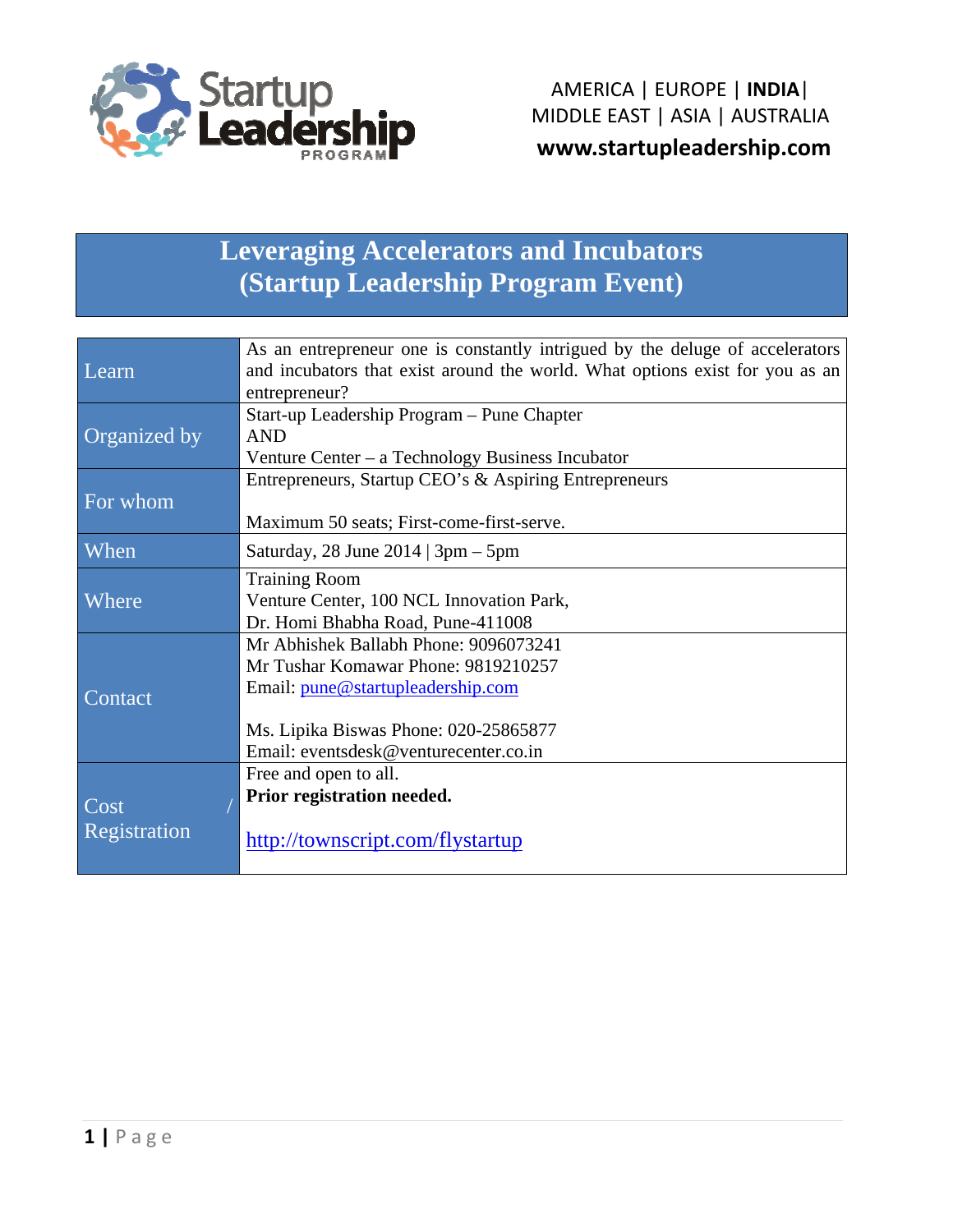

#### **I Introduction n**

As an entrepreneur one is constantly intrigued by the deluge of accelerators and incubators that exist around the world. What options exist for you as an entrepreneur? As you look to startup in Pune which ones make sense for *you?* Listen to a panel of startup CEOs and founders talk about their experiences and perspective on leveraging accelerators and incubators. Hear them answer questions around what made them make the picks they did, the process and the outcomes from these a associations.

| <b>Time</b>      | <b>Session title</b>     | <b>Speakers</b>                           |
|------------------|--------------------------|-------------------------------------------|
| $3:00$ to $3:15$ | Registrations / Tea      |                                           |
| $3:15$ to $3:30$ | About Startup Leadership | Venkat – Welcome & about SLP              |
|                  | Program                  |                                           |
| 3:30 to 4:15     | Discussion:<br>Panel     | •Avinash Shenoi, InstaClique              |
|                  | Incubators<br>Leveraging | •Nitin Gupta, Navstik                     |
|                  | and Accelerators         | •Sarang Lakare, PhD, IntouchApp           |
|                  |                          | •Dr. V Premnath, Head NCL Innovation Park |
|                  | Abhishek<br>Moderator:   |                                           |
|                  | <b>Ballabh</b>           |                                           |
| 4:15 to 4:30     | $Q&A$ and wrap-up        |                                           |

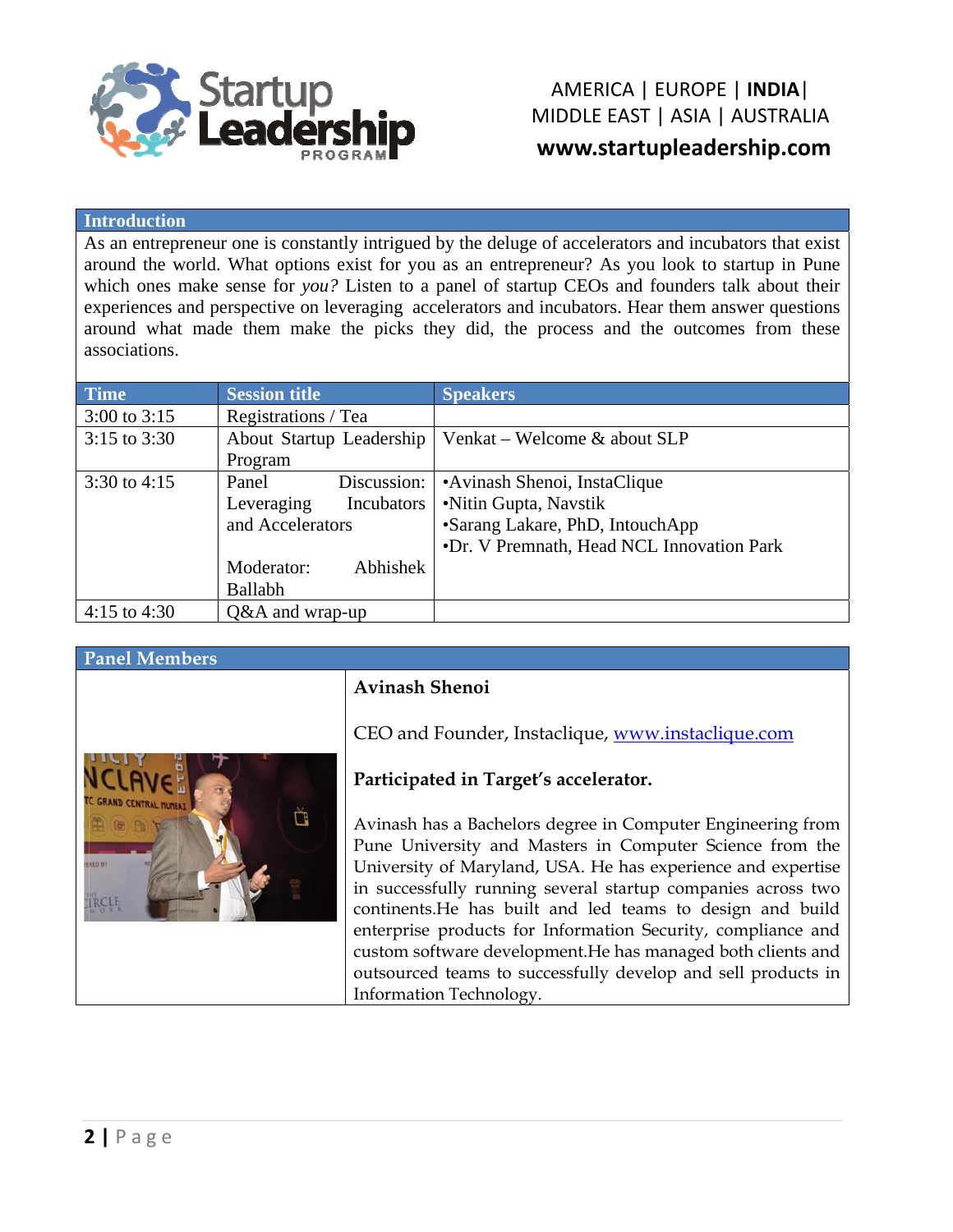

## MIDDLE EAST | ASIA | AUSTRALIA AMERICA A | EUROP PE | **INDIA** | **www.sta artuplead dership.co om**